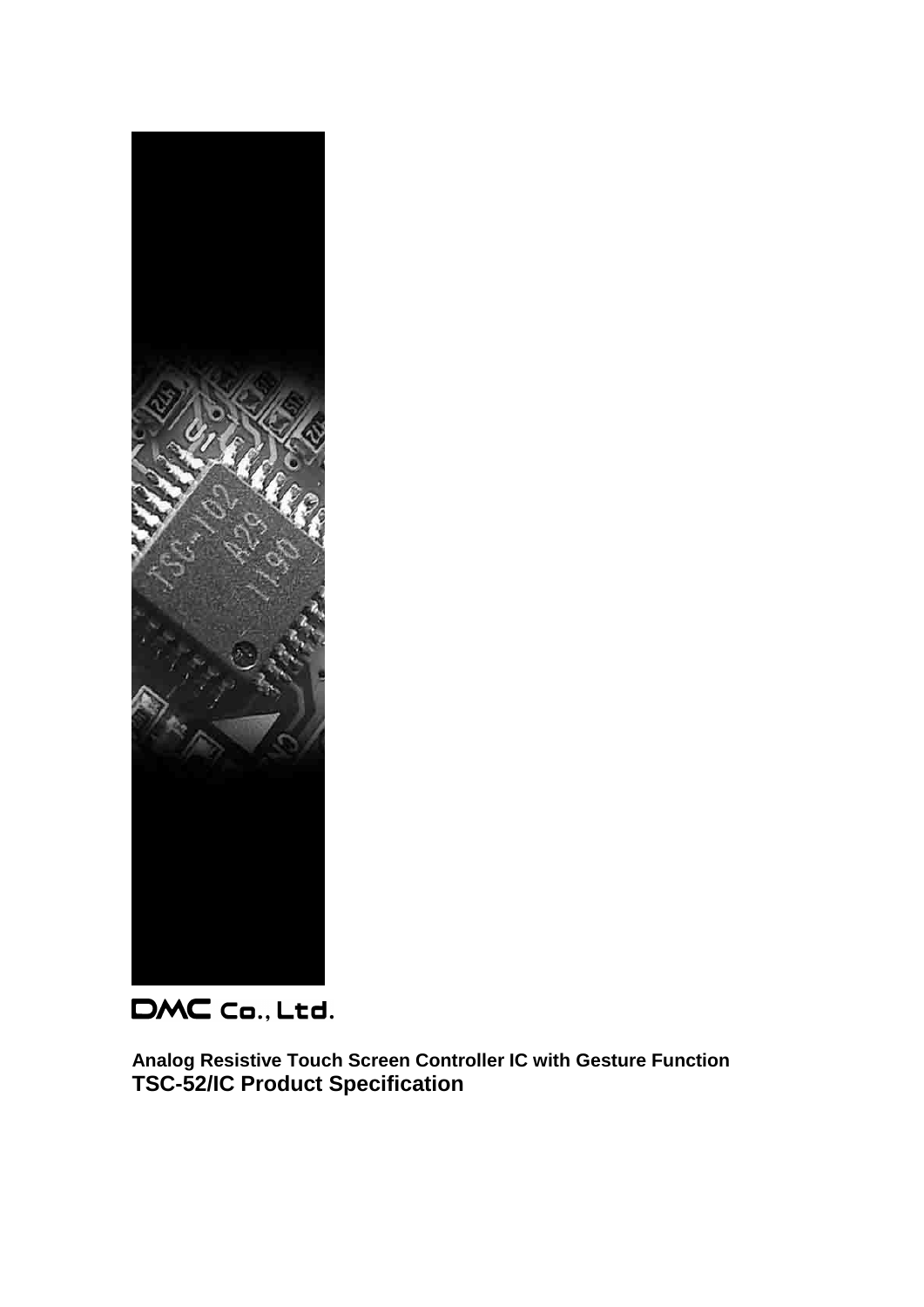## DMC Co., Ltd.

#### **Table of Contents**

Attached documents:<br>1) Outline Dimensions for IC package<br>2) Recommended Circuit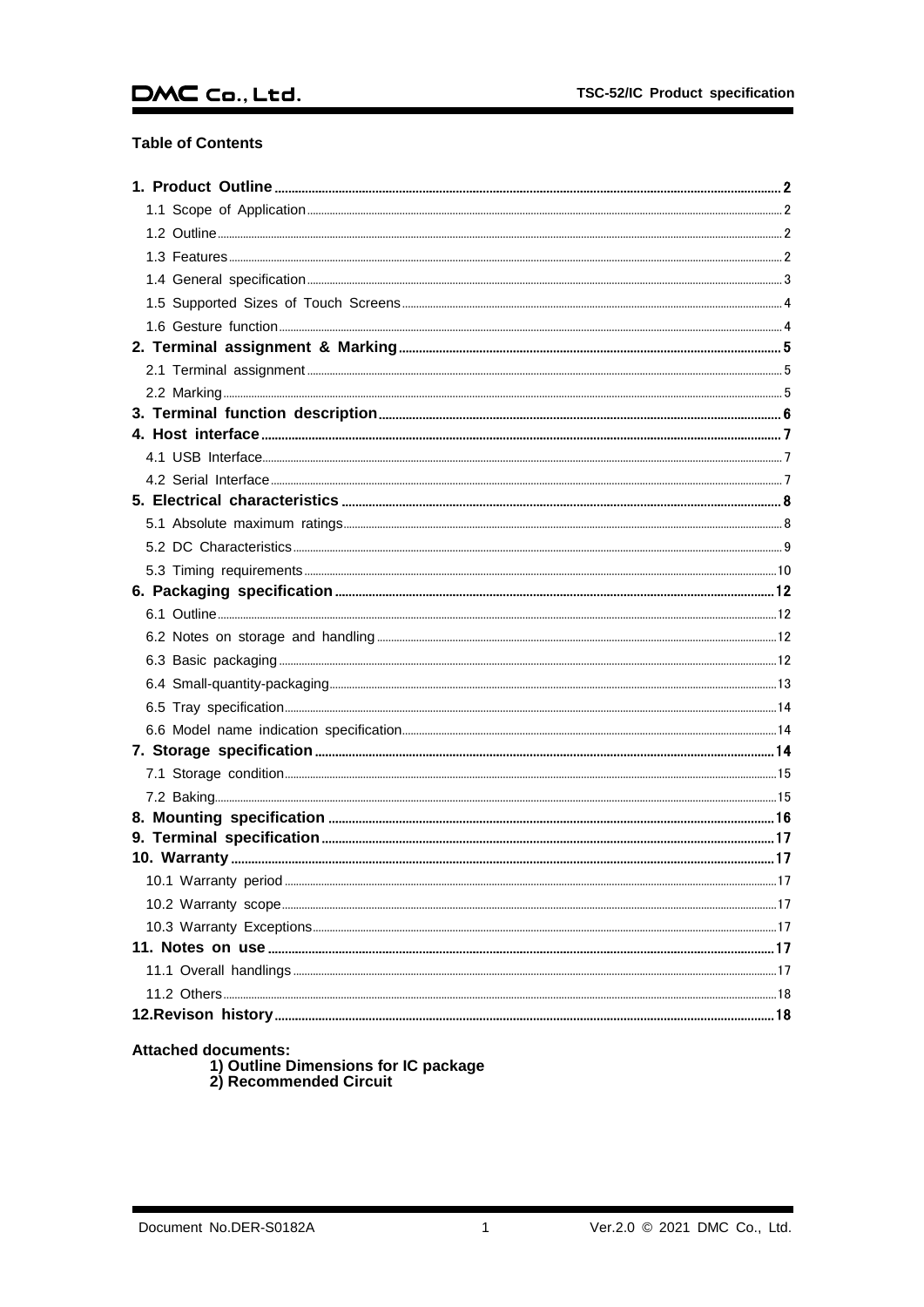#### <span id="page-2-1"></span><span id="page-2-0"></span>**1. Product Outline**

#### **1.1 Scope of Application**

This product specification applies to LQFP type Controller IC called TSC-52/IC equipped with 2-finger inputting gesture function for 4-wire Resistive Touch Screen.

#### <span id="page-2-2"></span>**1.2 Outline**

1.2.1 Unique functions

This is the IC to be used to realize gesture functions with 2-finger such as flick, pinch-in/pinch-out, rotation along with recommended circuit for 4-wire resistive Touch Screen.

1.2.2 Basic function of controller's

This is the controller IC to transform analog signals from 4-wire Touch Screen into coordinates data of 10-bit resolution using AD conversion and then send them to host computer. Filtering processing function in the IC during detecting coordinates data enables to obtain stable coordinates data. Also using compensation function on the host computer side can compensate the coordinate deviation between an input point on Touch Screen and a point of cursor indication and make them match to the one point.

#### <span id="page-2-3"></span>**1.3 Features**

\*This IC is equipped with the function of "Coordinate data mode" that can transmit the read data at the rate of 150-point/s with the resolution of 10-bit.

\*With USB connection, the IC is correspondent with USB suspension mode while it can be recovered by external cut-in input signal into Touch Screen.

\*During 2-point inputting, the IC enables to detect the locations of the two(2) points and enables pinch in/pinch-out and rotation when the two(2) points moved with the inputs kept by measuring the change in voltages.

\*Coordinate calibration data can also be saved into EEPROM in TSC-52/IC.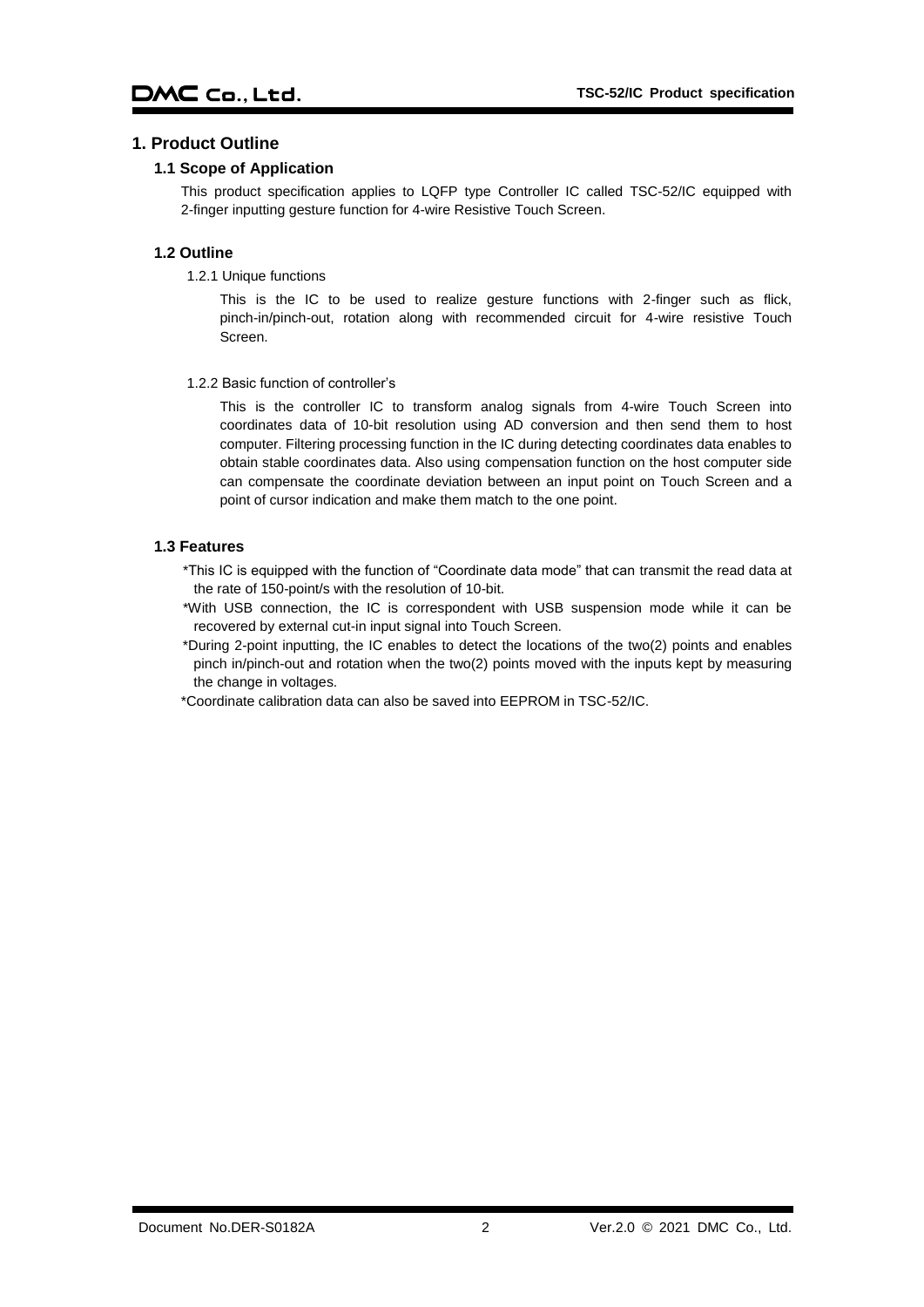#### <span id="page-3-0"></span>**1.4 General specification**

|                                  | <b>Items</b>                            | <b>Ratings</b>                                                                           | <b>Remarks</b>                                                   |
|----------------------------------|-----------------------------------------|------------------------------------------------------------------------------------------|------------------------------------------------------------------|
|                                  | <b>Supply Voltage</b>                   | 5V DC $\pm$ 5%                                                                           |                                                                  |
|                                  | <b>Consumption Current</b>              | 50 mA typ.<br>1 mA typ. at sleeping mode                                                 |                                                                  |
|                                  | <b>Operating Temperature</b>            | $-40^{\circ}$ C to $+105^{\circ}$ C<br>No condensation                                   |                                                                  |
|                                  | Storage Temperature                     | $-55^{\circ}$ C to $+150^{\circ}$ C<br>No condensation                                   |                                                                  |
|                                  | Communication scheme                    | Asynchronous, UART                                                                       |                                                                  |
|                                  | Communication rate                      | 9600bps                                                                                  |                                                                  |
| Communication<br>scheme (serial) | Data length                             | 8bits                                                                                    | Each setting is fixed                                            |
|                                  | Stop bit                                | 1 <sub>bit</sub>                                                                         |                                                                  |
|                                  | Parity                                  | None                                                                                     |                                                                  |
| Communication                    | <b>Transfer Speed</b>                   | USB Specification 2.0 Full Speed                                                         |                                                                  |
| Method (USB)                     | <b>Transfer Mode</b>                    | Interrupt Transfer (Coordinates)                                                         |                                                                  |
|                                  | <b>Operating Frequency</b>              | 16 MHz                                                                                   | Internal CPU 72 MHz                                              |
|                                  | Coordinates output rating<br>(points/s) | 150 p/s                                                                                  |                                                                  |
|                                  | Linearity error                         | $±3$ LSB                                                                                 |                                                                  |
| Input Response Time              |                                         | 10 ms typ.                                                                               | 150p/s at coordinates data mode                                  |
| <b>Coordinates Resolution</b>    |                                         | 10 bit (1024 x 1024)                                                                     |                                                                  |
| 2-point Input Resolution         |                                         | Min. 2-point input-able distance:<br>7mm typ.<br>After gesture calibration :<br>4mm typ. | with LST-121B080A (12.1in)<br>*Refer to the graph shown<br>below |
|                                  | Outline Dimensions(mm)                  | $9.0 \times 9.0 \times 1.7$                                                              |                                                                  |

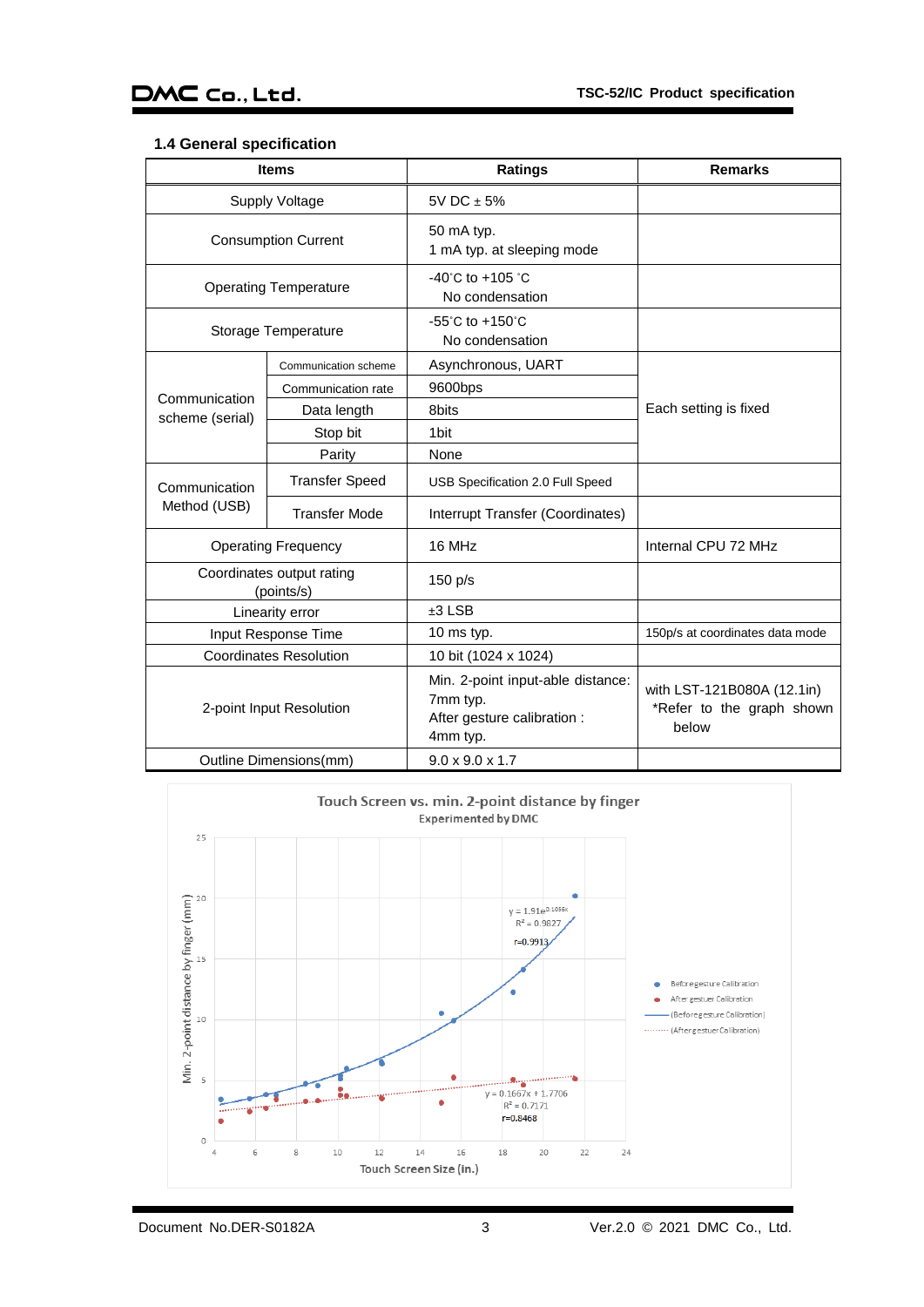#### <span id="page-4-0"></span>**1.5 Supported Sizes of Touch Screens**

The supported sizes of touch screen are from 4.3inch Wide to 21.5inch Wide in DMC's 4-wire resistive touch screen lineups.

(LST touch screen series is recommended)

#### <span id="page-4-1"></span>**1.6 Gesture function**

(1) Pinch-in/Pinch-out

Pinch-out is defined as the motion that when 2 points are input, the distance between them moves bigger. While Pinch-in is defined as the motion that when 2 points are input, the distance between them moves narrower. There are two case in Pinch-in/Pinch-out as shown below.



#### (2) Rotation

Rotation is defined as the motion that when 2 points are input, the both 2 points rotate clockwise or counter-clockwise with the mid point as center, and one point rotates with the other fixed as center.

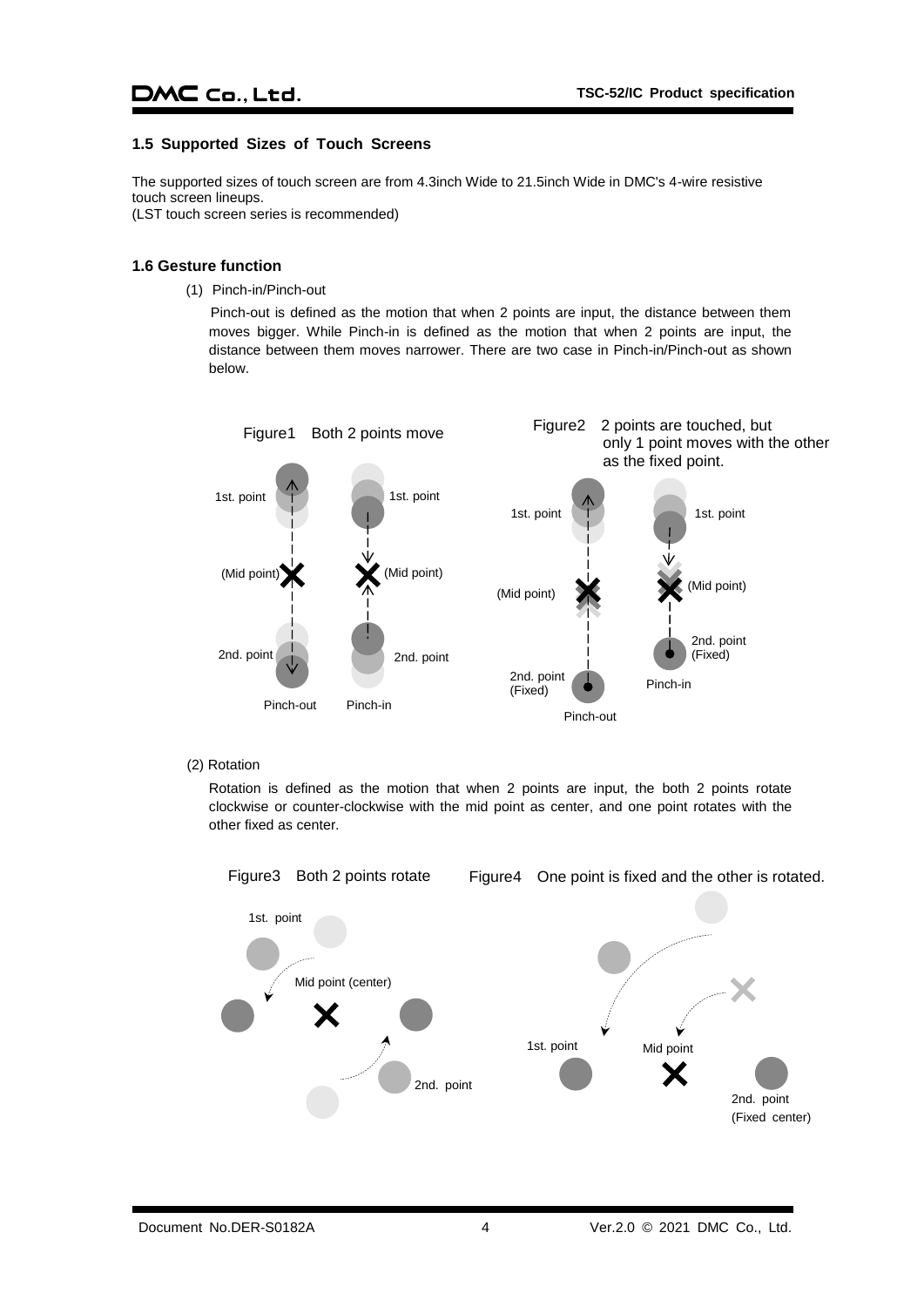<span id="page-5-1"></span><span id="page-5-0"></span>**2. Terminal assignment & Marking**

## **2.1 Terminal assignment**



#### <span id="page-5-2"></span>**2.2 Marking**

TSC-52: Product number ########-xxx : Lot code YYYYYYY : DMC's administration number ARM :ARM CPU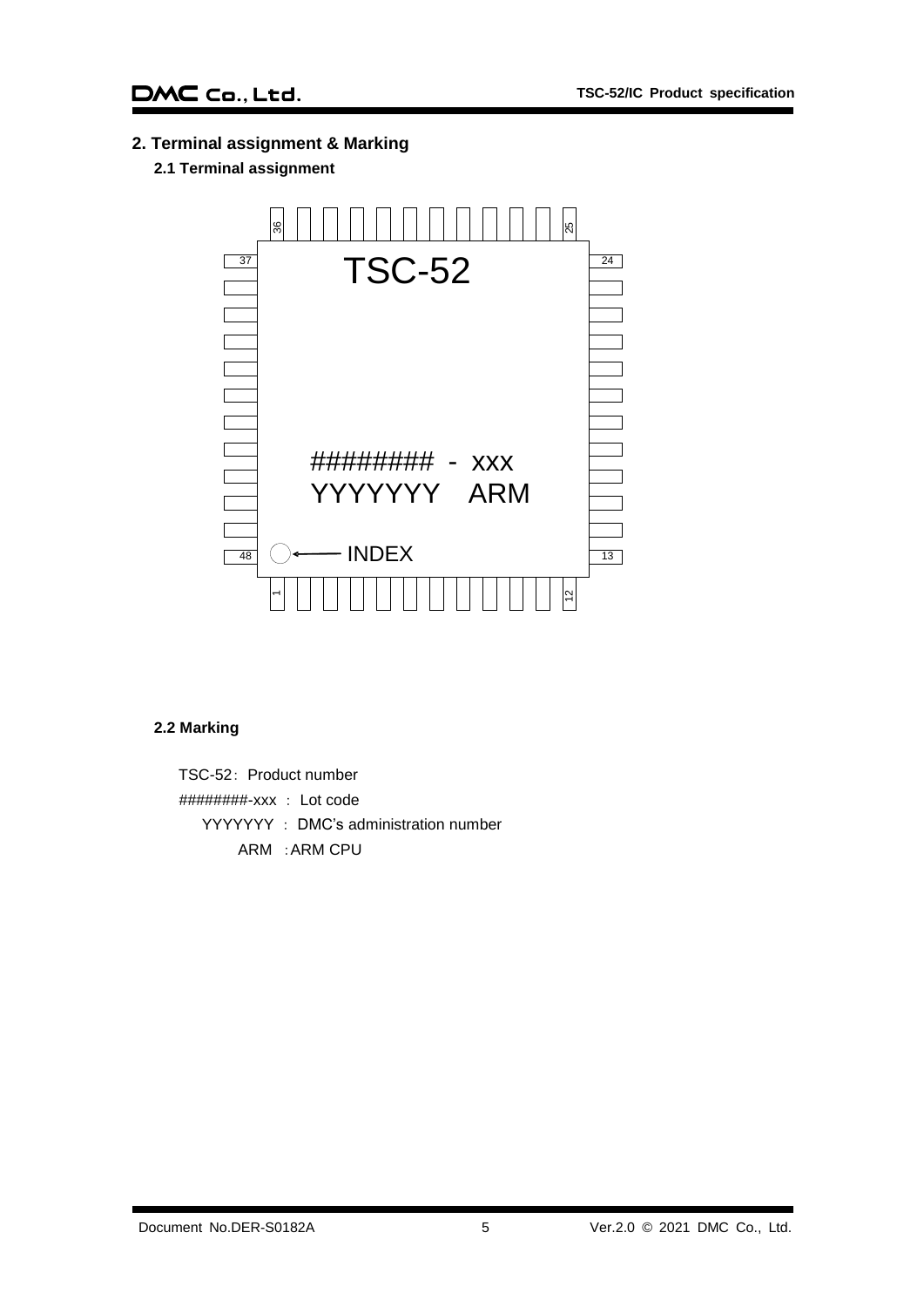## <span id="page-6-0"></span>**3. Terminal function description**

| <b>Terminal</b><br><b>Numbers</b> | <b>Terminal</b><br>names | I/O          | <b>Function descriptions</b>                                                                                                                   |
|-----------------------------------|--------------------------|--------------|------------------------------------------------------------------------------------------------------------------------------------------------|
| 1                                 | AD_YD                    | T            | Input terminal at YD side for Touch Screen                                                                                                     |
| $\overline{2}$                    | AD RUL                   | T            | Connect to Output terminal of Op-Amp                                                                                                           |
| 3                                 | AD_YU                    | I            | Input terminal at YU side for Touch Screen                                                                                                     |
| 4                                 | nRESET                   | $\mathsf{I}$ | Input terminal for Re-set signal (Active L)                                                                                                    |
| 5                                 | PANEL_YD                 | O            | Touch Screen control terminal                                                                                                                  |
| 6                                 | <b>AVSS</b>              | L            | Connect to Vss                                                                                                                                 |
| $\overline{7}$                    | PANEL_YU                 | O            | Touch Screen control terminal                                                                                                                  |
| 8                                 | PANEL_XR                 | O            | Touch Screen control terminal                                                                                                                  |
| 9                                 | PANEL_XL                 | O            | Touch Screen control terminal                                                                                                                  |
| 10                                | <b>VBAT</b>              | L            | Connect to VDD                                                                                                                                 |
| 11                                | LED <sub>0</sub>         | O            | LED output terminal. This terminal becomes L(Low) when<br>initializing process is finished without problem.                                    |
| 12                                | LED <sub>1</sub>         | O            | LED output terminal. This terminal becomes L(Low) when input<br>is given into Touch Screen, meaning Touch Screen is pressed<br>down by finger. |
| 13                                | LED <sub>2</sub>         | O            | Leave it open.                                                                                                                                 |
| 14                                | <b>BEEP</b>              | O            | Beep output terminal and this terminal outputs H(High) with<br>signals of 2.5kHz/50ms when Touch Screen is pressed down.                       |
| 15                                | XT1_OUT                  | O            | Clock output terminal and leave it open when external output is<br>used.                                                                       |
| 16                                | XT1_IN                   | T            | Clock input terminal and Input clocks of 16MHz when external<br>clock is used.                                                                 |
| 17                                | <b>VSS</b>               | T            | Connect to Vss.                                                                                                                                |
| 18                                | LDO_CAP                  | L            | Connect to Vss by way of a capacitor(1uF).                                                                                                     |
| 19                                | PANEL_THOa               | O            | Control terminal for detecting pen-down.                                                                                                       |
| 20                                | PANEL THOb               | O            | Leave it open.                                                                                                                                 |
| 21                                | nAMP_SHDN                | O            | Connect to SHDN terminal of Op-Amp                                                                                                             |
| 22                                | SW <sub>1</sub>          | O            | Leave it open.                                                                                                                                 |
| 23                                | JP2                      | O            | Leave it open.                                                                                                                                 |
| 24                                | JP4                      | O            | Leave it open.                                                                                                                                 |
| 25                                | ICE_CK                   | L            | Connect to VDD by way of a resistor.                                                                                                           |
| 26                                | ICE_DAT                  | T            | Connect to VDD by way of a resistor.                                                                                                           |
| 27                                | PANEL_LL                 | O            | Leave it open.                                                                                                                                 |
| 28                                | PANEL_UR                 | O            | Leave it open.                                                                                                                                 |
| 29                                | PANEL RUL                | O            | Control terminal for Touch Screen                                                                                                              |
| 30                                | PANEL RUR                | O            | Control terminal for Touch Screen                                                                                                              |
| 31                                | <b>VDDIO</b>             | L            | Connect to VDD.                                                                                                                                |
| 32                                | USB_VBUS                 | L            | Connect to VDD.                                                                                                                                |
| 33                                | USB_D-                   | I/O          | USB D- terminal. In Serial mode, Leave it open.                                                                                                |
| 34                                | $USB_D+$                 | I/O          | USB D+ terminal. In Serial mode, Leave it open.                                                                                                |
| 35                                | JP5                      | O            | Leave it open.                                                                                                                                 |
| 36                                | USB_VDD33                | L            | Connect to Vss by way of a capacitor(1uF).                                                                                                     |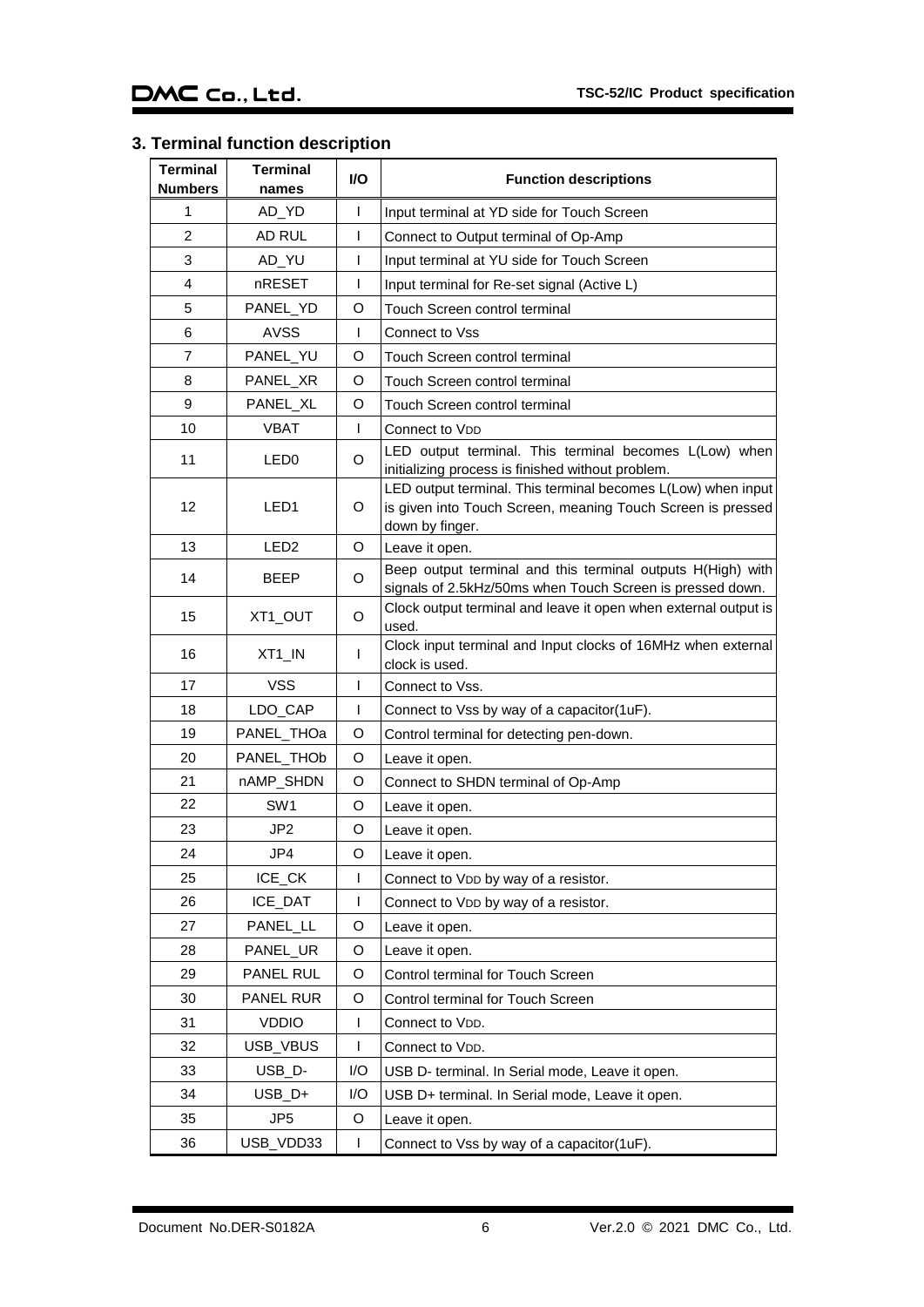| 37 | I <sub>2C</sub> SCL |          | Connect to VDD by way of a resistor.                                                   |
|----|---------------------|----------|----------------------------------------------------------------------------------------|
| 38 | I2C SDA             |          | Connect to VDD by way of a resistor.                                                   |
| 39 | UART RxD            |          | In serial mode, data receive pin.<br>In USB mode, connect to VDD by way of a resistor. |
| 40 | UART TxD            | $\Omega$ | In serial mode, data send pin.<br>In USB mode, connect to VDD by way of a resistor.    |
| 41 | VDD                 |          | Connect to V <sub>DD</sub> .                                                           |
| 42 | AVDD                |          | Connect to V <sub>DD</sub> .                                                           |
| 43 | <b>VREF</b>         |          | Reference voltage for A/D. Connect to VDD.                                             |
| 44 | DA BIAS             | O        | Connect to -(minus) terminal of Op-Amp.                                                |
| 45 | JP9                 |          | Leave it open.                                                                         |
| 46 | AD RUR              |          | Connect to Output terminal of Op-Amp.                                                  |
| 47 | AD XL               |          | Input terminal at XL side for Touch Screen                                             |
| 48 | AD XR               |          | Input terminal at XR side for Touch Screen                                             |

## <span id="page-7-0"></span>**4. Host interface**

#### <span id="page-7-1"></span>**4.1 USB Interface**

| Items                                    | <b>Specifications</b>            |
|------------------------------------------|----------------------------------|
| <b>USB</b> standard                      | Specification Rev.2.0 Full Speed |
| <b>Power Supply</b>                      | Bus supply voltage/Self power    |
| <b>Device Class</b>                      | HID (Human Interface Device)     |
| Cut-in (Coordinate) transfer<br>interval | 1ms                              |

### <span id="page-7-2"></span>**4.2 Serial Interface**

| Items                | Specifications     |
|----------------------|--------------------|
| Communication scheme | Asynchronous, UART |
| Communication rate   | 9600bps            |
| Data length          | 8bits              |
| Stop bit             | 1 <sub>bit</sub>   |
| Parity               | None               |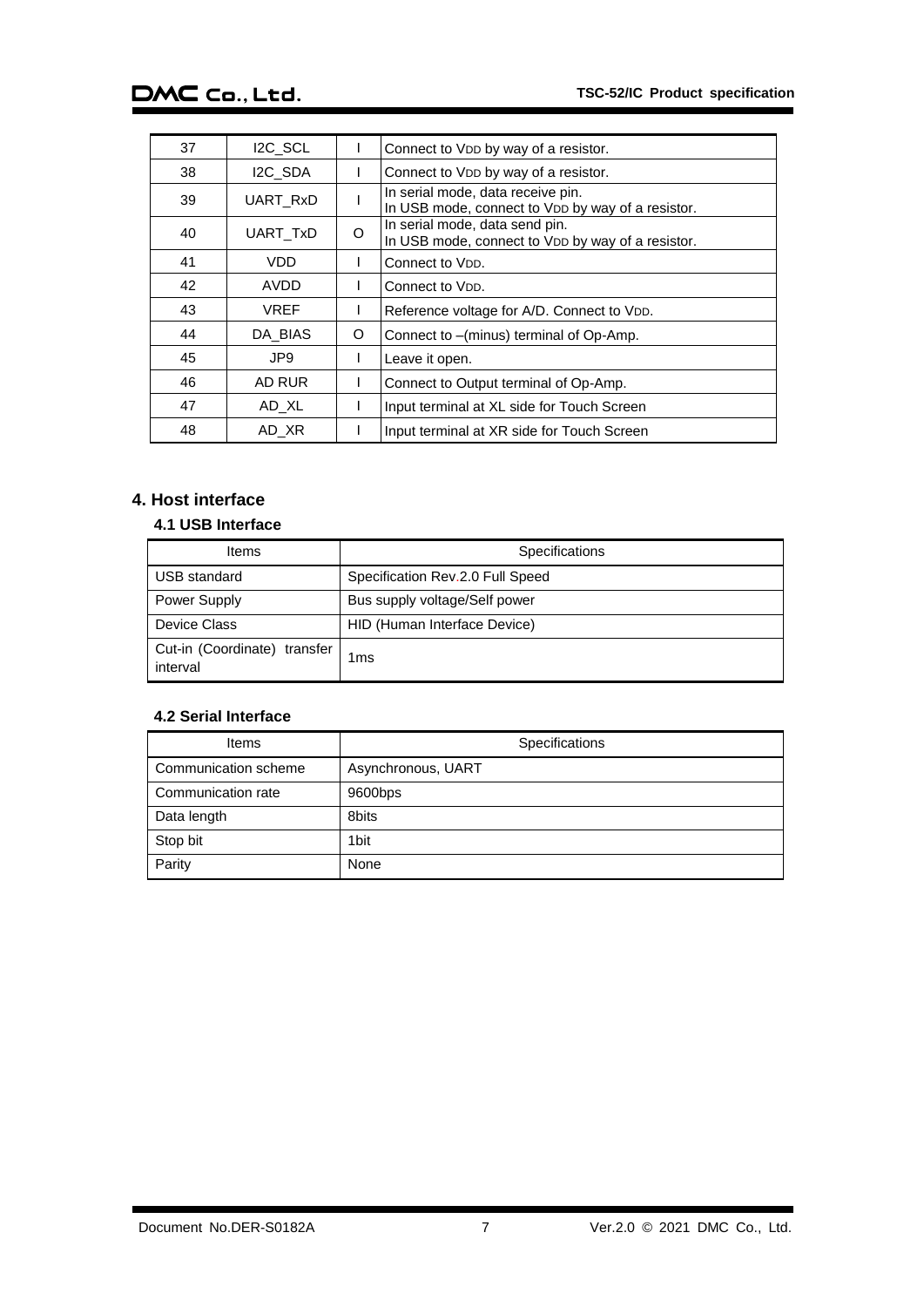## <span id="page-8-1"></span><span id="page-8-0"></span>**5. Electrical characteristics**

## **5.1 Absolute maximum ratings**

| <b>Items</b>                        | <b>Rated values</b>   |           | <b>Units</b> | <b>Remarks</b> |            |
|-------------------------------------|-----------------------|-----------|--------------|----------------|------------|
|                                     | <b>Symbols</b>        | Min.      | Max.         |                |            |
| <b>Supply Voltage</b>               | <b>V<sub>DD</sub></b> | $-0.3$    | 7.0          | $\vee$         | $V_{DD}$   |
| Input Voltage                       | Vı                    | $Vss-0.3$ | $VDD+0.3$    | $\vee$         |            |
| Maximum Current<br>flowing into VDD | <b>I</b> DD           |           | 120          | mA             | <u>Inn</u> |
| Maximum Current<br>flowing from Vss | lss                   |           | 120          | mA             |            |
| Operating<br>Temperature            | <b>TOPR</b>           | $-40$     | $+105$       | °С             |            |
| Storage<br>Temperature              | <b>TSTG</b>           | -55       | $+150$       | °С             |            |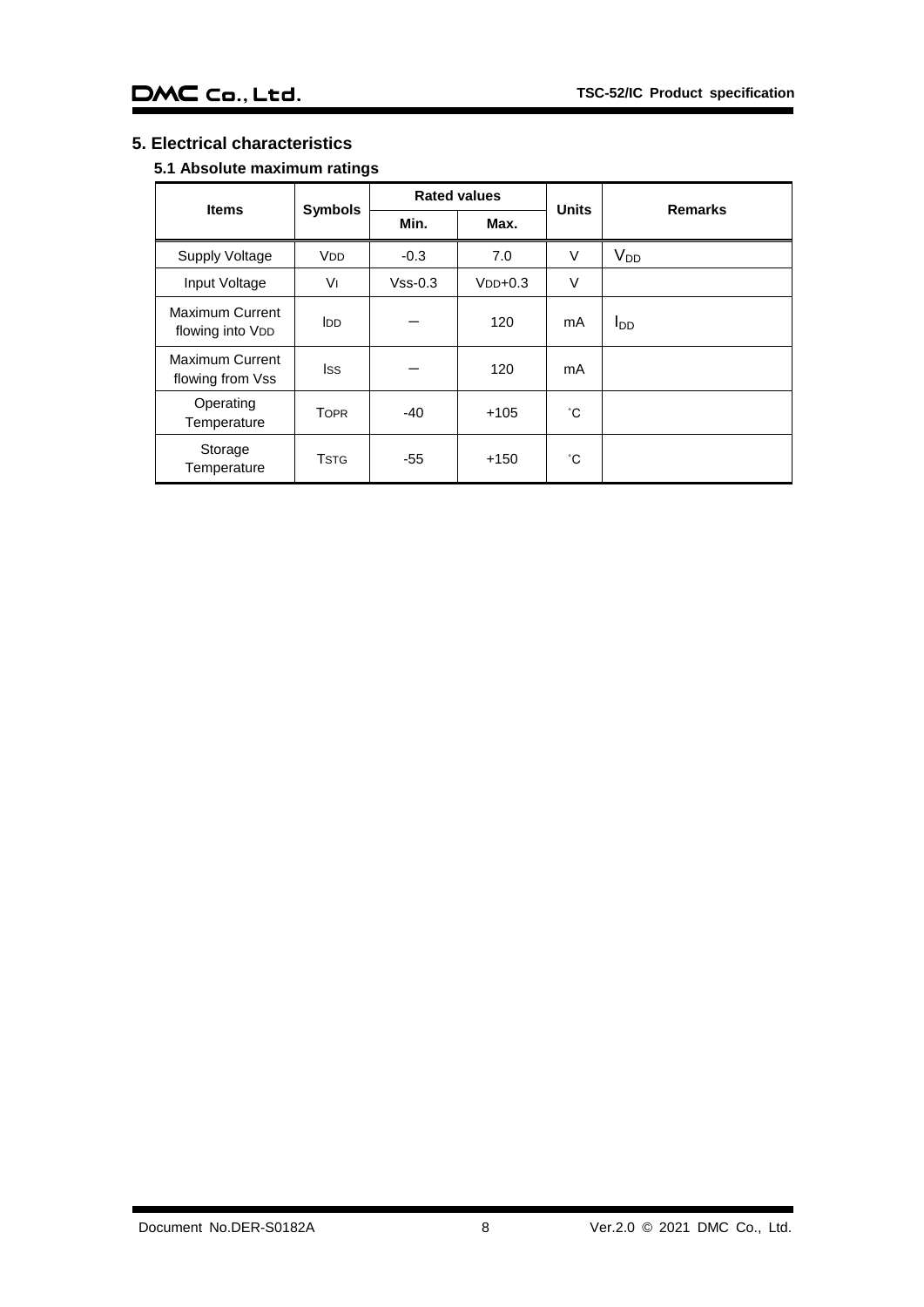## <span id="page-9-0"></span>**5.2 DC Characteristics**

Unless otherwise specified, VDD=2.5~5.5V, Vss=0V(GND), Ta=25 °C

|                                                                                         |                        |        | <b>Rated Values</b>   | <b>Units</b> |            |                                                    |
|-----------------------------------------------------------------------------------------|------------------------|--------|-----------------------|--------------|------------|----------------------------------------------------|
| <b>Items</b>                                                                            | <b>Symbols</b>         | Min.   | typ.                  | Max.         |            | <b>Remarks</b>                                     |
| <b>Supply Voltage</b>                                                                   | <b>V<sub>DD</sub></b>  | 4.75   |                       | 5.25         | V          |                                                    |
| Analog Supply Voltage                                                                   | <b>AV<sub>DD</sub></b> |        | <b>V<sub>DD</sub></b> |              | V          |                                                    |
| Supply Voltage Ground                                                                   | Vss                    | $-0.3$ | 0                     | 0.3          | V          |                                                    |
| Analog Reference Ground                                                                 | <b>AVss</b>            | $-0.3$ | $\Omega$              | 0.3          | V          |                                                    |
| "L" Input Voltage<br>(Terminal number<br>21 to 26, 35, 37 to 39, 45)                    | VIL <sub>1</sub>       | $-0.3$ |                       | 0.8          | $\vee$     | $VDD=4.5V$                                         |
| "H" Input Voltage<br>(Terminal number 21 to<br>26, 35, 37 to 39, 45)                    | V <sub>IH1</sub>       | 2.0    |                       | $VDD+0.3$    | $\vee$     | $VDD=5.5V$                                         |
| "L" Output Voltage<br>(Terminal number 5, 7 to<br>9, 11 to 14, 19, 20, 27 to<br>30, 40) | <b>VOL</b>             |        |                       | 0.45         | V          | $VDD=4.5V,$<br>$IoL = 17mA$                        |
| "L" Output Voltage<br>(Terminal number 5, 7 to<br>9, 11 to 14, 19, 20, 27 to<br>30, 40  | <b>VOH</b>             | 2.4    |                       |              | $\vee$     | $VDD=4.5V,$<br>$IOH = -26mA$                       |
| "L" Input Voltage<br>(Terminal 16(XT1_IN)                                               | VIL3                   | 0      |                       | 0.8          | V          | $VDD=4.5V$                                         |
| "H" Input Voltage<br>(Terminal 16(XT1_IN)                                               | V <sub>IH3</sub>       | 3.5    |                       | $VDD+0.3$    | $\vee$     | $VDD=5.5V$                                         |
| "L" Input Voltage Schmitt<br>(Terminal number<br>4(nRESET)                              | <b>VILS</b>            | $-0.3$ |                       | 0.2VDD       | $\vee$     |                                                    |
| "H" Input Voltage Schmitt<br>(Terminal number<br>4(nRESET)                              | <b>VIHS</b>            | 0.7VDD |                       | $VDD+0.3$    | $\vee$     |                                                    |
| <b>Transmission Frequency</b>                                                           | <b>XIN</b>             |        | 16.0                  |              | <b>MHz</b> | at USB mode<br>Transmission<br>accuracy:<br>±0.25% |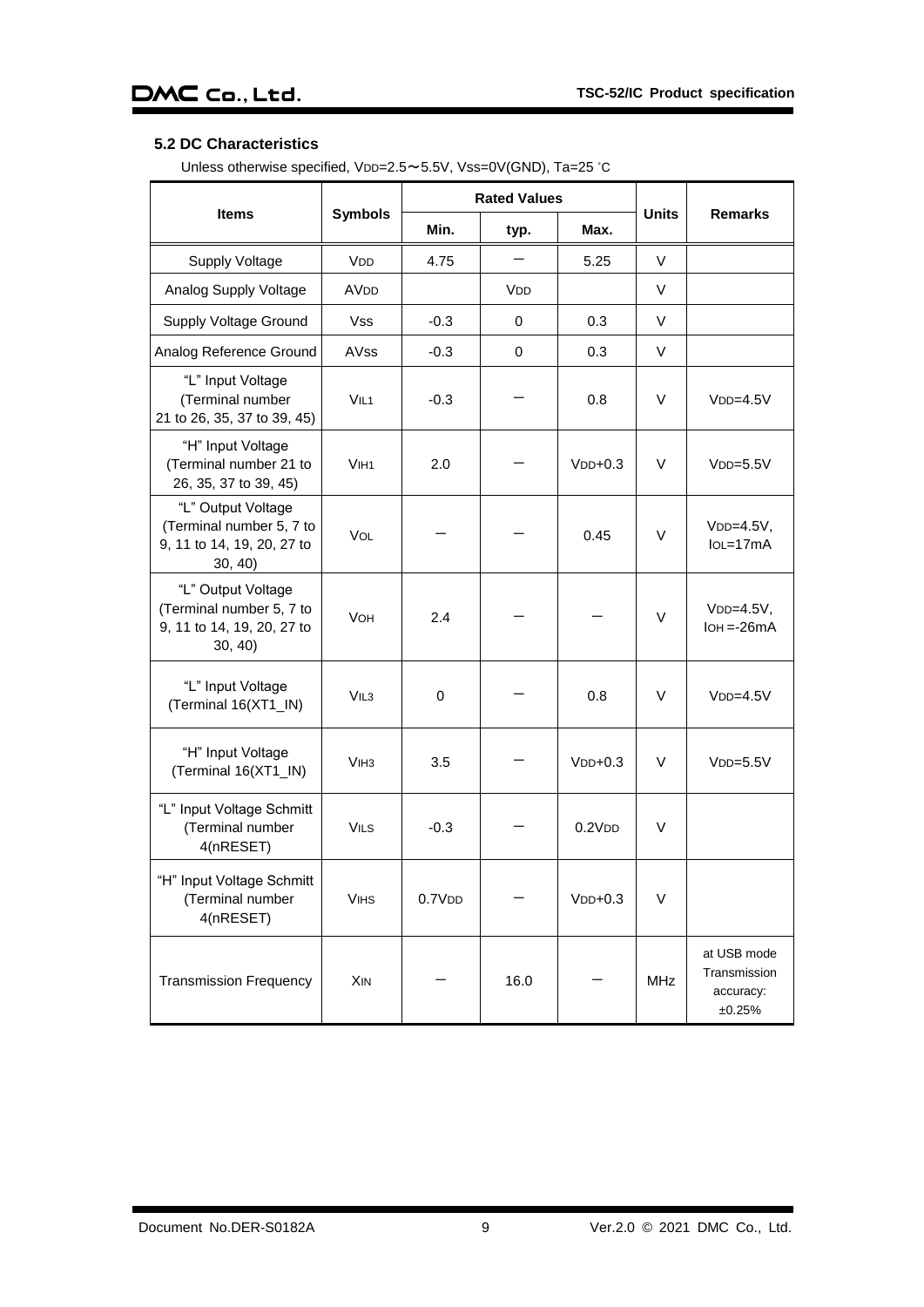#### <span id="page-10-0"></span>**5.3 Timing requirements**

5.3.1 Power on Reset

| <b>Items</b>                  | <b>Symbols</b>   |       | <b>Rated Values</b> |      |              | <b>Remarks</b>                                                                       |
|-------------------------------|------------------|-------|---------------------|------|--------------|--------------------------------------------------------------------------------------|
|                               |                  | Min.  | Typ.                | Max. | <b>Units</b> |                                                                                      |
| Temperature                   | Та               | $-40$ | 25                  | 105  | °С           |                                                                                      |
| <b>Reset Voltage</b>          | <b>VPOR</b>      | 1.6   | $\overline{2}$      | 2.4  | $\vee$       |                                                                                      |
| <b>VDD Start Voltage</b>      | <b>VPOR</b>      |       |                     | 100  | mV           | VDD<br>Start Voltage to<br>Ensure Power-on<br>Reset                                  |
| V <sub>DD</sub> Increase rate | RRVDD            | 0.025 |                     |      | V/ms         | Raising Rate to<br>VDD<br>Ensure Power-on<br>Reset                                   |
| L width at Reset              | t <sub>POR</sub> | 0.5   |                     |      | ms           | Minimum Time for VDD<br><b>VPOR</b><br>Stays<br>at<br>to<br>Ensure Power-on<br>Reset |







\*Input Low pulse width min. 36us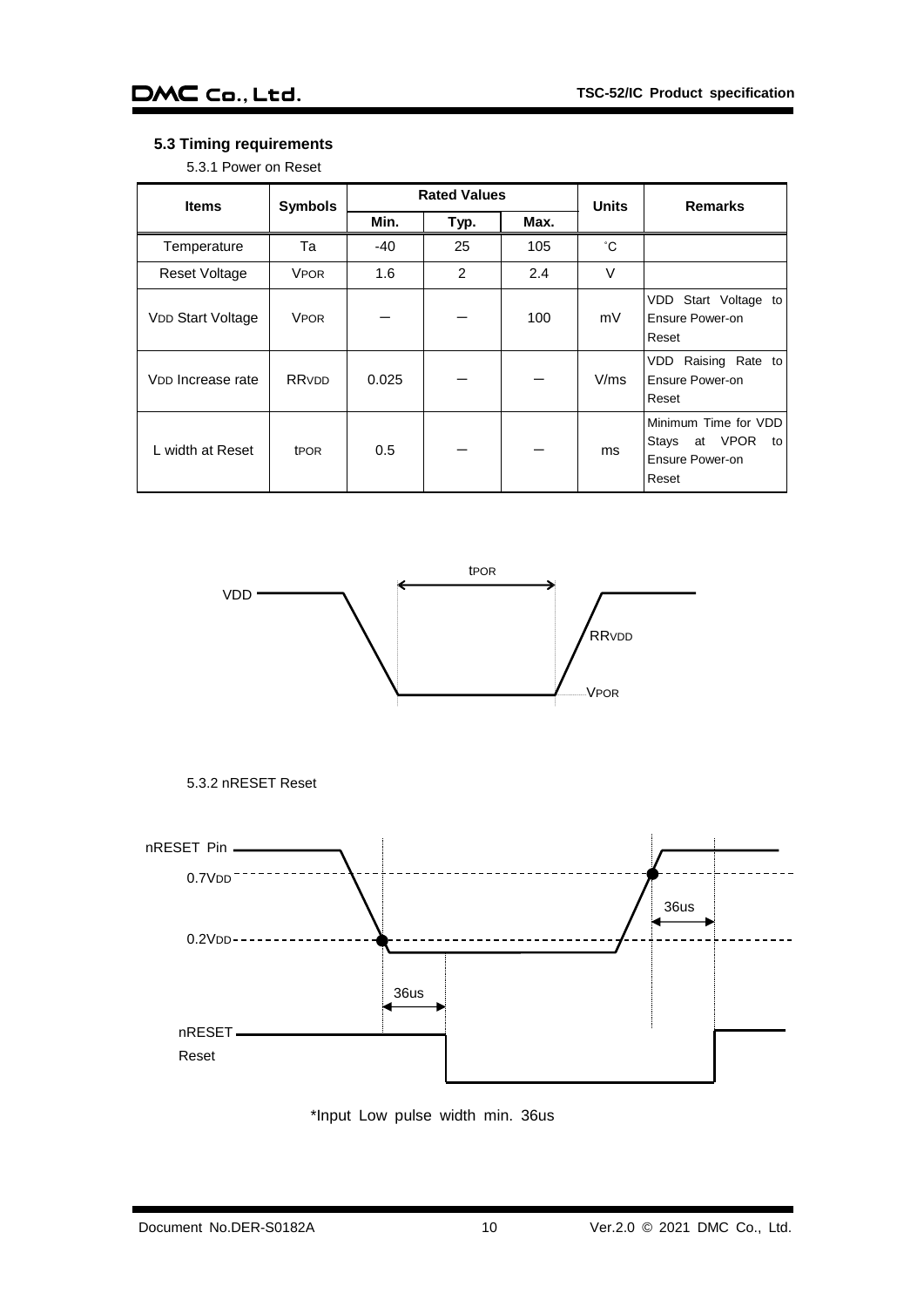| <b>Items</b>      |                | <b>Rated Value</b> |      |      |              | <b>Remarks</b> |
|-------------------|----------------|--------------------|------|------|--------------|----------------|
|                   | <b>Symbols</b> | Min.               | Typ. | Max. | <b>Units</b> |                |
| Input cycle       | tc             |                    | 62.5 |      | ns           | 16 MHz         |
| Clock pulse width | twh, twl       | 10                 |      |      | ns           |                |

5.3.3 External clock timing



5.3.4 Clock input circuit

when ceramic oscillator is used.



External clock input circuit

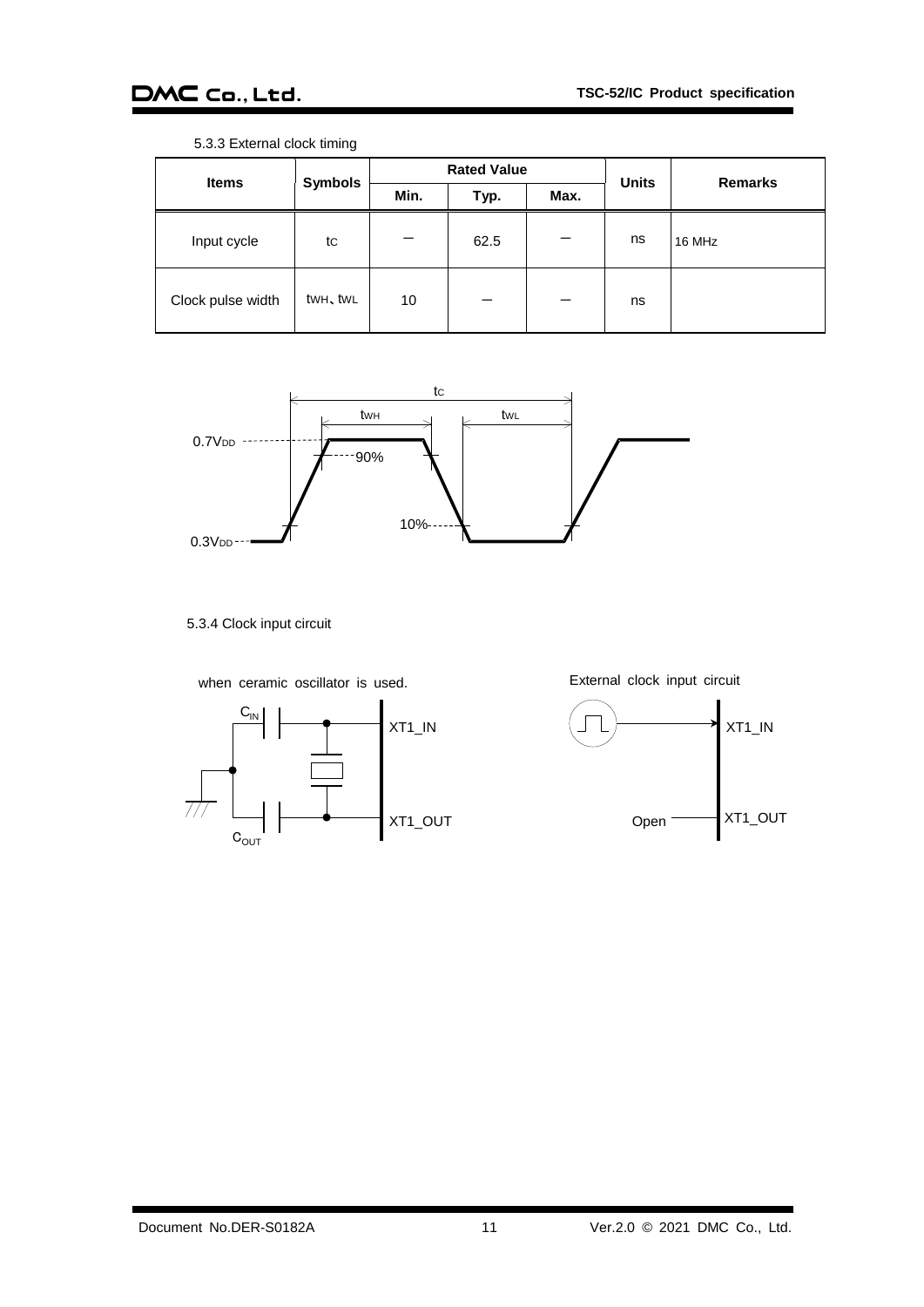#### <span id="page-12-1"></span><span id="page-12-0"></span>**6. Packaging specification**

#### **6.1 Outline**

TSC-52/IC is packaged with an unit of 500 pcs. and if the quantity is 500 pcs. or multiple number of 500 pcs., the products will be put into aluminum bags with humidity-proof function with a unit of 500 pcs. which is defined as basic packaging. If the quantity is less than 500 pcs. or not multiple number of 500 pcs., fraction number of the products to 500 pcs. will be into non-humidity-proof package called small-quantity-packaging In the event of small-quantity-packaging, the product must be baked before use at client in accordance with the clause 7.2 "Baking", and then chip-mounted.

#### <span id="page-12-2"></span>**6.2 Notes on storage and handling**

- (1) Handle with care since a big impact given by throwing down and/or falling may lead to damage of the products such as broke of packing materials, broke of IC packages, and bending of leads.
- (2) Cardboard box may deform sue to deterioration in strength depending on humidity in storage place, multiple stack of boxes and/or storage term. Storage is preferable to be done in normal temperature and humidity environment of 5 to 30˚C and 40 to 60 %RH. Also stick to first-in-first-out.
- (3) Care must be taken against breakdown due to ESD after the product being taken out of the box.

#### <span id="page-12-3"></span>**6.3 Basic packaging**

Type of packaging is called "Humidity-proof packaging with aluminum bag"

Quantity in container

| quantity per tray | number of tray         | Quantity in container |
|-------------------|------------------------|-----------------------|
| 250 pcs.          | 2-tray + 1-tray as lid | 500 pcs.              |

Illustration of packaging

- 1) Trays are stacked up and bundled up with nylon tie.
- 2) The trays are put into an aluminum bag and then vacuum packed.

Humidity indication card

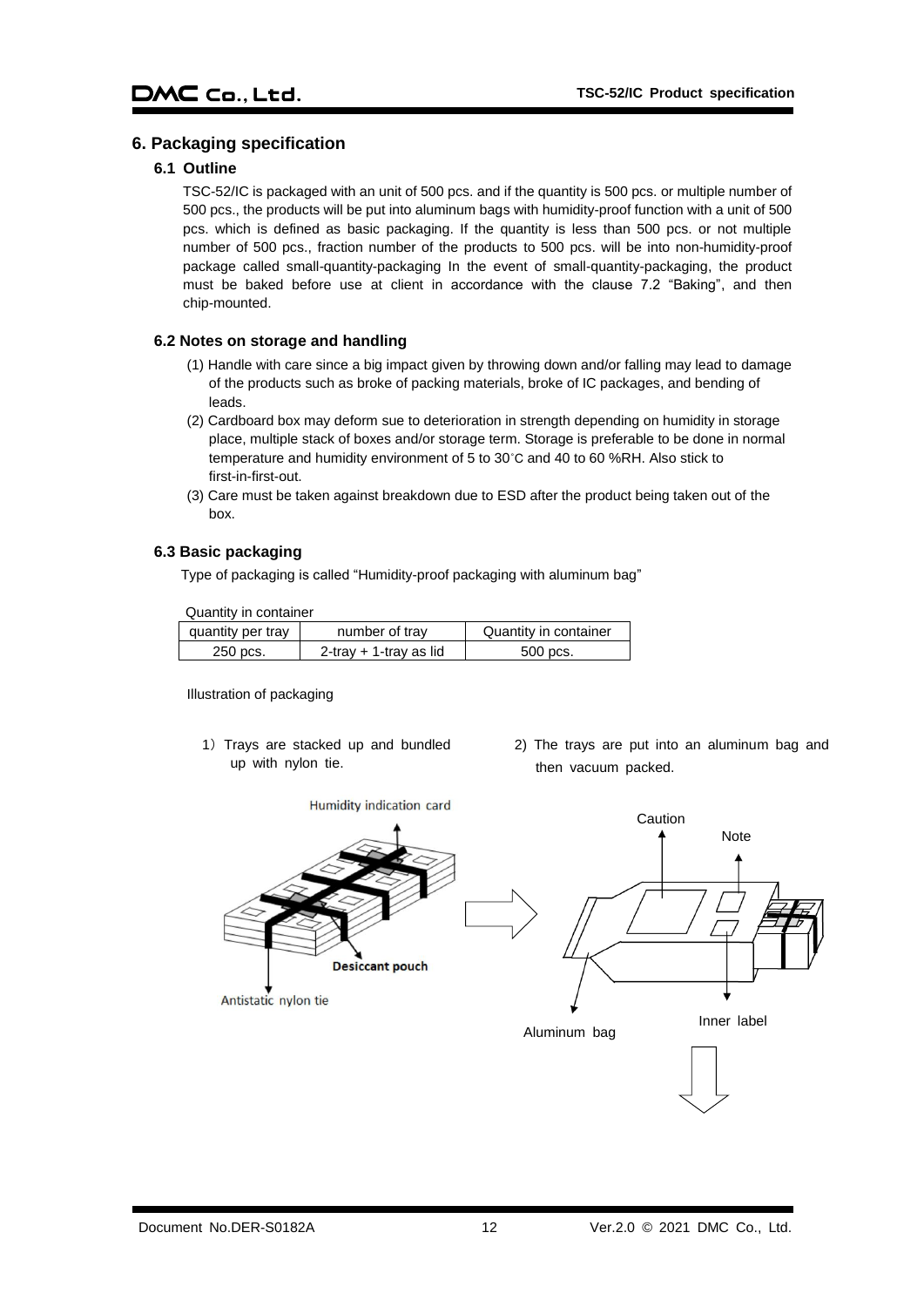- 
- 4) Put it into the Packaging box. 3) The aluminum bag is wrapped up with bubbled sheet.



#### <span id="page-13-0"></span>**6.4 Small-quantity-packaging**

・Type of packaging is called "General packaging".

|  | Quantity in container |
|--|-----------------------|
|  |                       |

| Quantity per tray | Number of tray                | Quantity in container |
|-------------------|-------------------------------|-----------------------|
| 250 pcs.          | 1 or 2-tray $+$ 1-tray as lid | $1 - 499$             |
|                   |                               |                       |

・Illustration of packaging

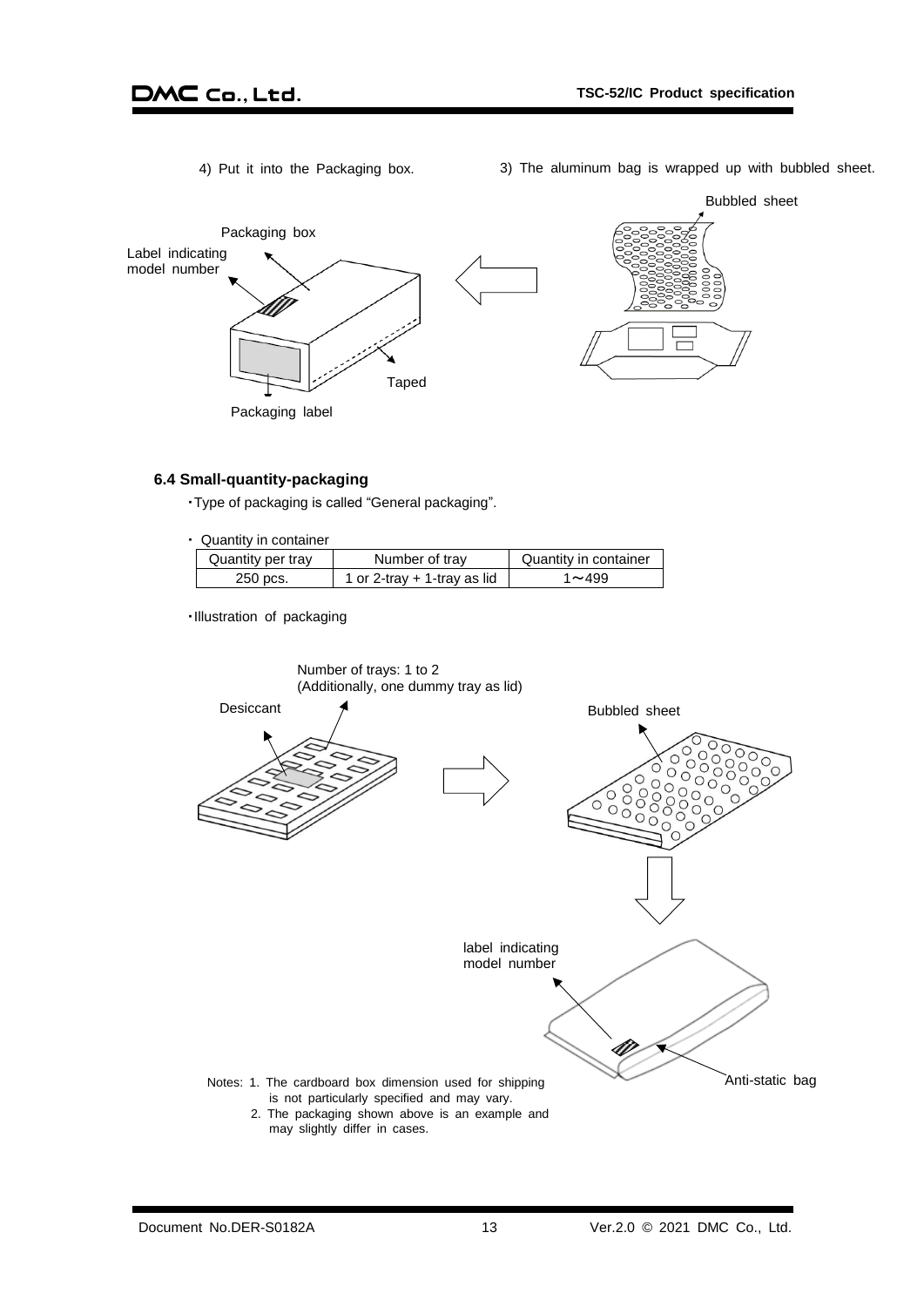#### <span id="page-14-0"></span>**6.5 Tray specification**

The tray is heat-resistant and can be durable 24 hours under 125˚C. However, it may receive warping when heated and/or cooled. In the event of baking, in order to minimize warping, heating and/or cooling must be done with the try placed on flat plate.



#### <span id="page-14-1"></span>**6.6 Model name indication specification**

DMC P/N(model number) : TSC-52/IC as DMC model number

QTY : quantity

DAC : DMC administration number

<span id="page-14-2"></span>

|            |         | 70mm                              |         |
|------------|---------|-----------------------------------|---------|
| <b>Smm</b> | DMC P/N | DMC Co., Ltd.<br><b>TSC-52/IC</b> | OTY.    |
|            | DAC     | ****                              | Pb Free |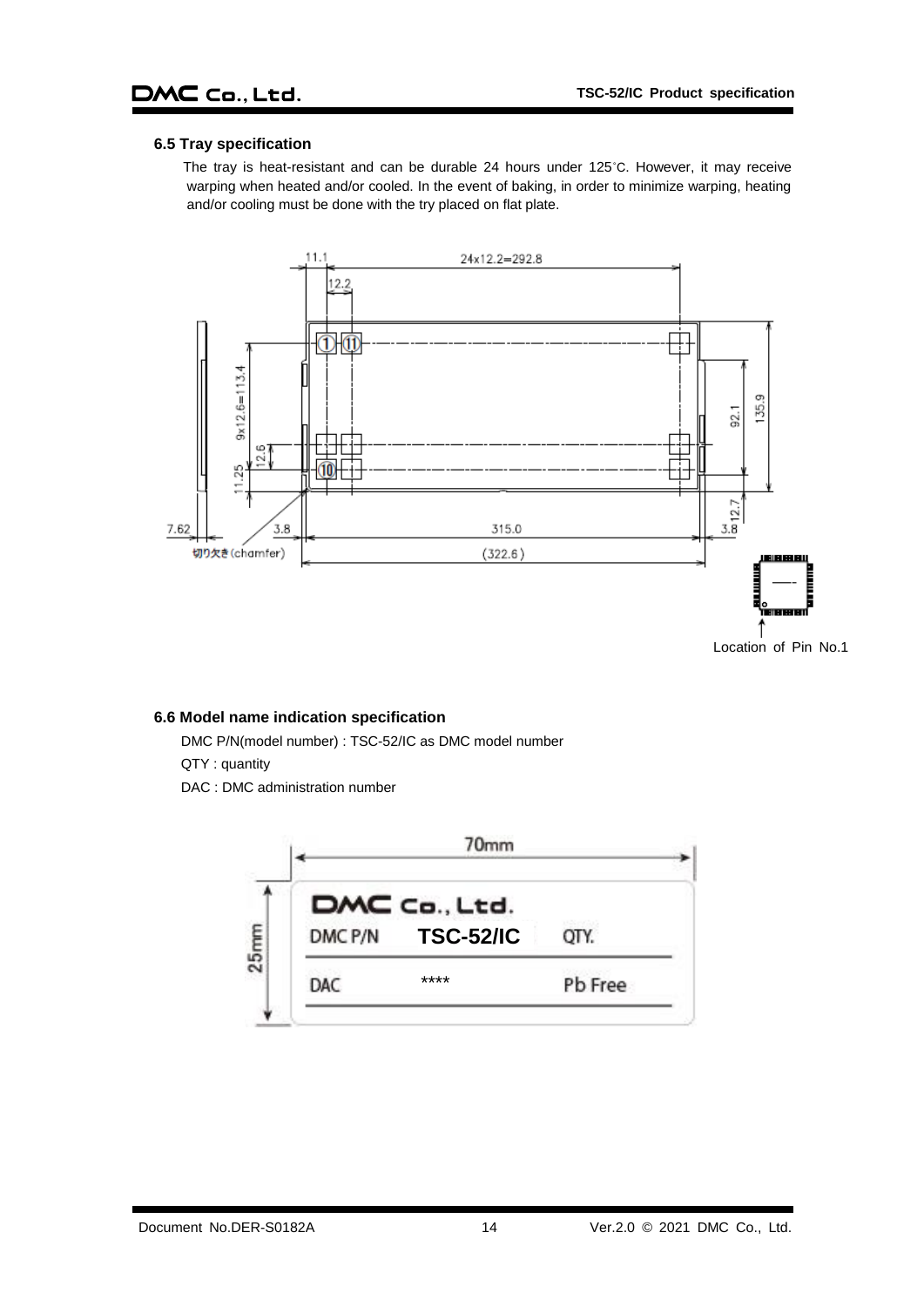#### <span id="page-15-0"></span>**7. Storage specification**

#### **7.1 Storage condition**

- In the case the products are stored until use, the following conditions are recommended.
- (1) Before humidity-proof packaging with aluminum bag is not opened, store the products in the following conditions.

temperature, humidity : <40˚C, <90%RH

term : ≦12 months

(2) After humidity-proof packaging is opened, implement either of the followings.

When reflow soldering or other treatment with high temperature is implemented, the below must be followed.

- a) The products must be chip-mounted within 168 hours after opening the packaging with them placed in the environment of 30˚C and 60%RH.
- b) The product must be stored with the environment of less than 10%RH.

#### <span id="page-15-1"></span>**7.2 Baking**

If the products are applicable to either of the following two conditions, before chip mounting, baking is necessary with the conditions as shown below to expel moisture the products have absorbed. In addition, the tray used for humidity-proof packaging can be put into constant temperature chamber, but in that case, the tray must be placed on the stable flat plate to avoid deformation when it is put into the chamber and then cooled down afterwards.

1) When humidity indicator shows >10%RH seen at the environment of 23±5 ˚C.

2) When either of a) and b) written in the clause 7.1 (2) are not observed.

#### ・Baking method

Temperature: 125±5 ˚C Time: 24 hours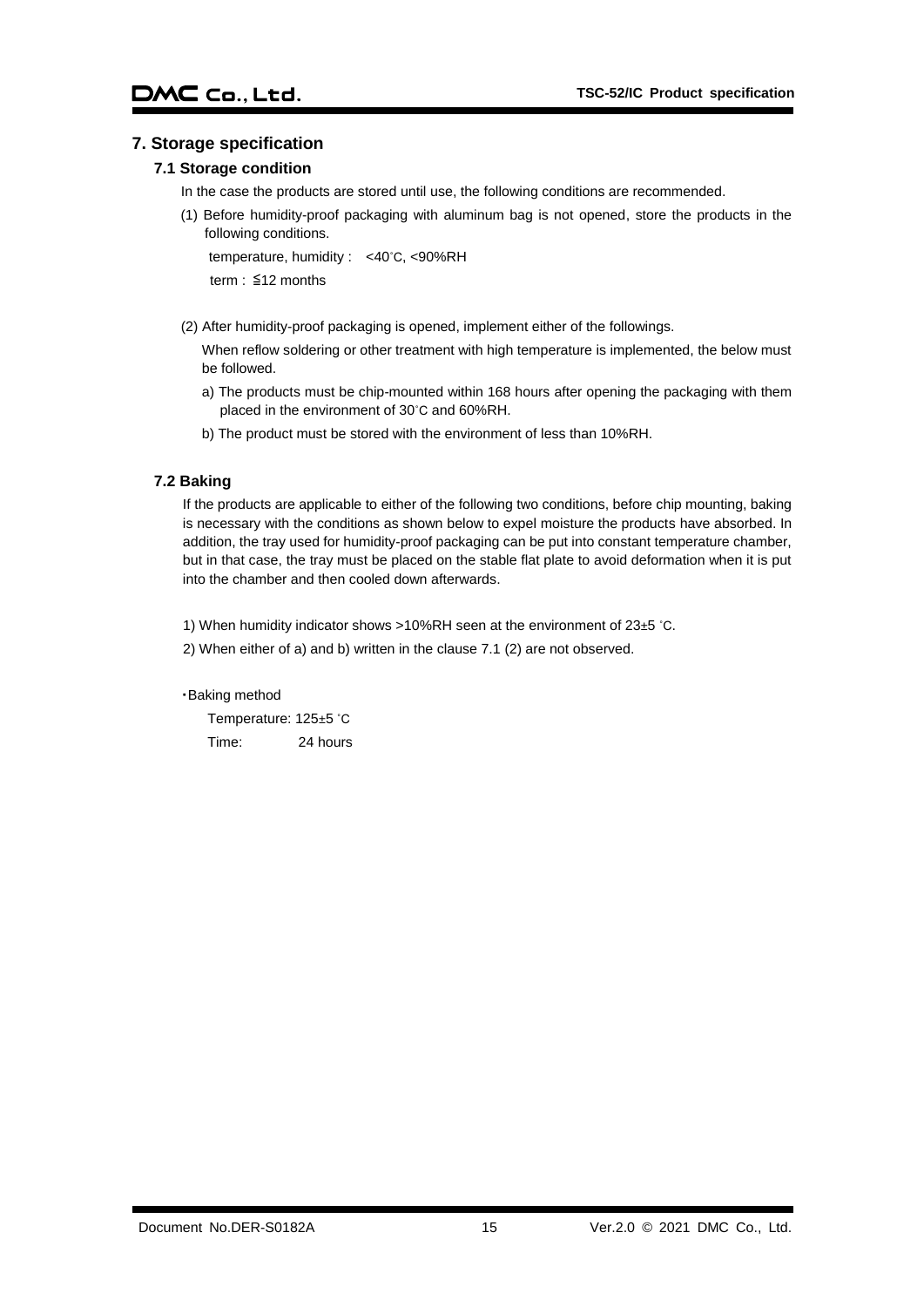#### <span id="page-16-0"></span>**8. Mounting specification**

### **Temperature conditions for mounting**

If the products are chip mounted using reflow soldering method, the reflow soldering conditions must be carefully decided taking the temperature profile shown below into consideration since soldering quality is influenced by solder melting temperature and/or solder paste material. Wave-soldering is not recommended.

#### (1) Reflow method (Infrared reflow, Air reflow)

Temperature: The recommended reflow flow is shown below. Reflow number: Up to three(3) times



# Pb Free & Halogen Free IR-Profile

Figure. Temperature profile for reflow soldering

(2) Soldering iron (Manual soldering)

Use soldering iron for semiconductor use and do soldering observing the conditions below. Soldering tip temperature : 355±5 ˚C Soldering time : within 5 sec. per terminal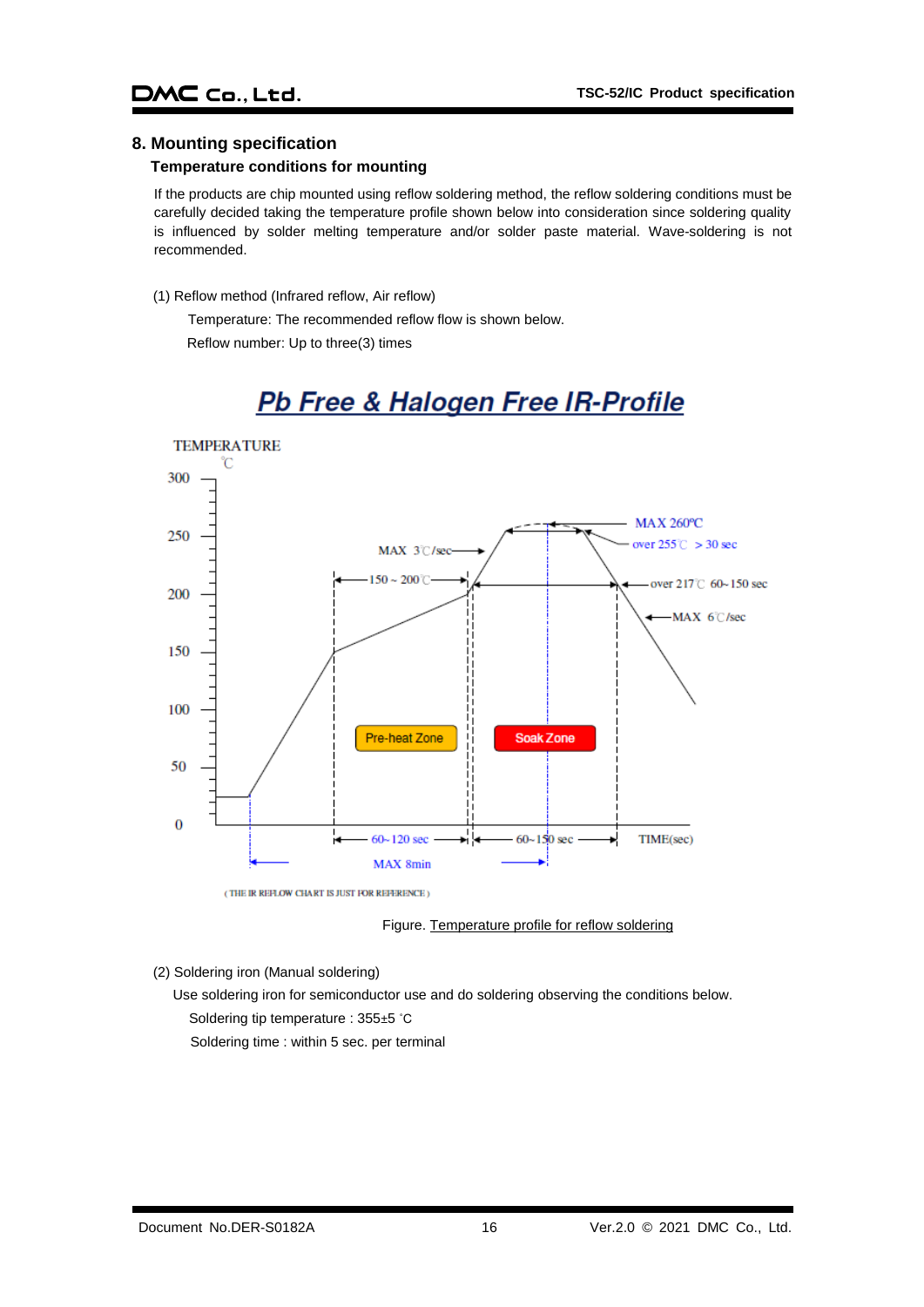#### <span id="page-17-0"></span>**9. Terminal specification**

Terminal material: Cu alloy Lead plating: Tin(Sn) Plating thickness: 8 to 20 um

#### <span id="page-17-2"></span><span id="page-17-1"></span>**10. Warranty**

#### **10.1 Warranty period**

The warranty period is limited to 1 year from the date of delivery. The warranty for the initial defects such as appearance is limited to within one(1) month after delivery at client's site.

If the products are found failure under proper use, such products are replaced with the new products if such defects are determined to be supplier's faulty workmanship.

The replacement can be fulfilled in the next production lot.

#### <span id="page-17-3"></span>**10.2 Warranty scope**

The warranty only covers the product itself and does not cover any secondly damage caused by using the concerned products. Also onsite repair or replacement shall not be supported.

We will sincerely respond to delivery problems and/or product defects, but damage for client's production lines shall not be guaranteed.

#### <span id="page-17-4"></span>**10.3 Warranty Exceptions**

Following conditions are not covered with the warranty and subject to charge.

Any malfunctions and damages during transportation and transfer by clients.

Any malfunctions and damages caused by a natural disaster or force majeure.

Any malfunctions and damages caused by static electricity.

Any malfunctions and damages caused by failure of the associated equipment in which the products are embedded.

In the case the product is remodeled, disassembled or repaired by clients.

In the case the product is uninstalled after glued onto equipment.

Any malfunctions and damages caused by an improper usage and handling against the clauses in this specifications.

#### <span id="page-17-6"></span><span id="page-17-5"></span>**11. Notes on use**

#### **11.1 Overall handlings**

When using the product, do not place it close to, or make it contact with, conductive materials such as metal.

Do not touch the metal part in the product directly with your hands since it may damage the product by static electricity. If you contact, or may contact, it directly with your hand, prepare in advance the measure against static electricity.

To store the product, use an appropriate packing box and keep the storage temperature range with no overload on it.

In using the product or storing it, avoid the following conditions:

- 1) Conditions where water is, or may be, attached to the product.
- 2) Conditions where condensation takes place, or may take place.
- 3) In the ambience of organic solvent or acidity, or where the product contacts them. Do not alter or disassemble the product.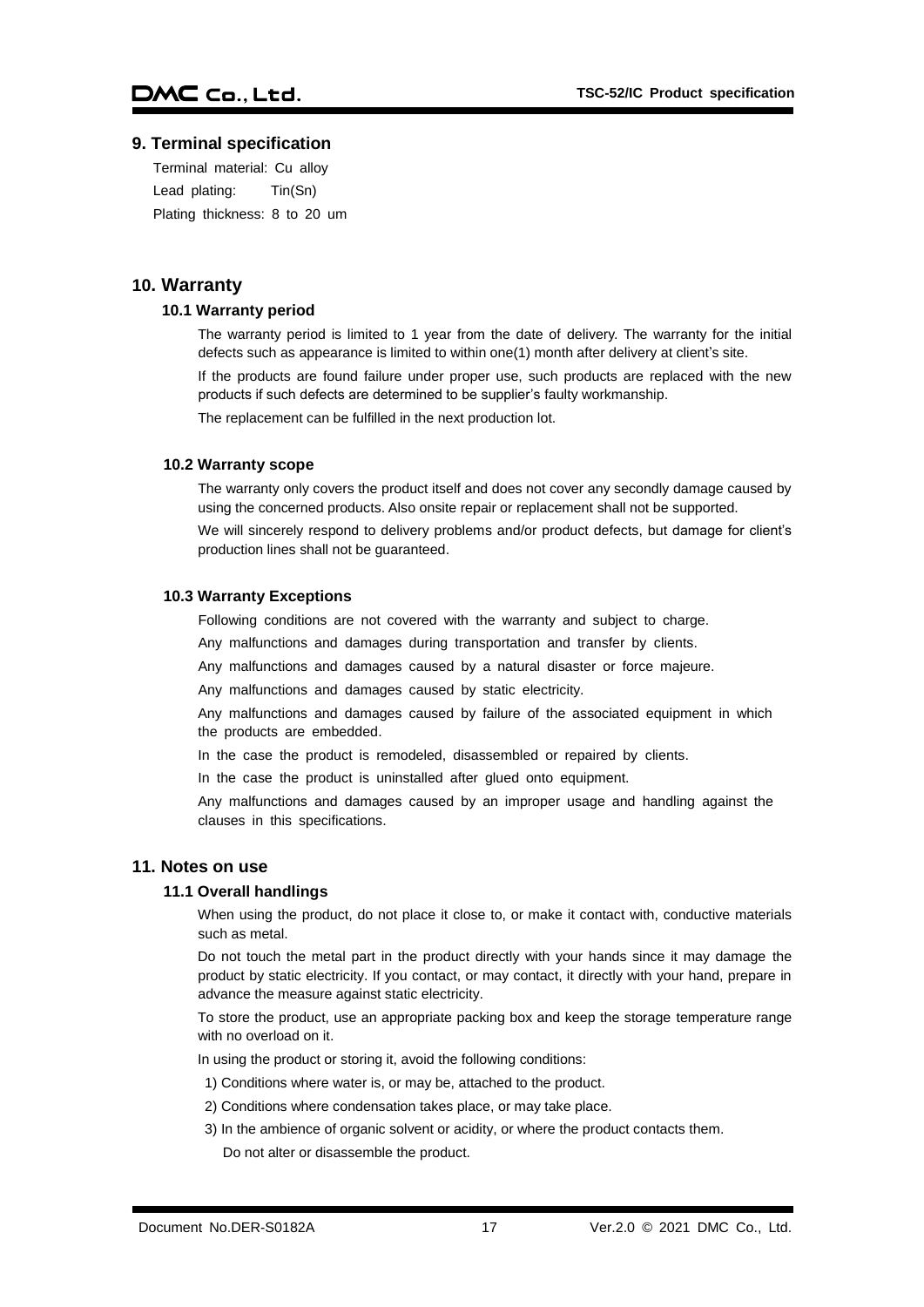#### <span id="page-18-0"></span>**11.2 Others**

This specification may be changed for improvement without prior notice.

No liabilities are taken by us for any damage caused by use of this product.

This product intends to be used for the standard applications (e.g. office equipment and OA devices, industrial use, communication devices, household equipment). Avoid its use where failure or malfunction directly may affect the human body or special applications where extremely high reliability is required (e.g. airline and space industries, nuclear controls, medical use for life-sustaining).

Semiconductor device may fail with a certain possibility. Keep safety design in your mind so that possible failure in this product shall not cause physical accidents such as injury and death, fire and other social damages.

#### <span id="page-18-1"></span>**12.Revison history**

TSC-52/IC

Ver.1.0 (October 1, 2020) First edition was issued.

Ver.2.0 (June 11, 2021)

5.3.1 Power on Reset: () was deleted. Added "Temperature" to the table. Added explanation in the remarks column.

Outline Dimensions for IC package: Description error is corrected in the symbol. (H -> D) Recommended Circuit: Added 1% as the accuracy of the resistor. (R30,R31,R34,R37,R38,R41)

TSC-52 /IC Product Specification ©2021 DMC Co., Ltd.

This document is allowed to redistribute but no alteration, part or all, is prohibited.

## DMC Co., Ltd.

http://www.dmccoltd.com/english/ 11F Takanawa Sengakuji Ekimae Bldg., 2-18-10 Takanawa, Minato-ku, Tokyo 108-0074, Japan Phone: +81-3-6721-6731 (Japanese), 6736 (English) Fax: +81-3-6721-6732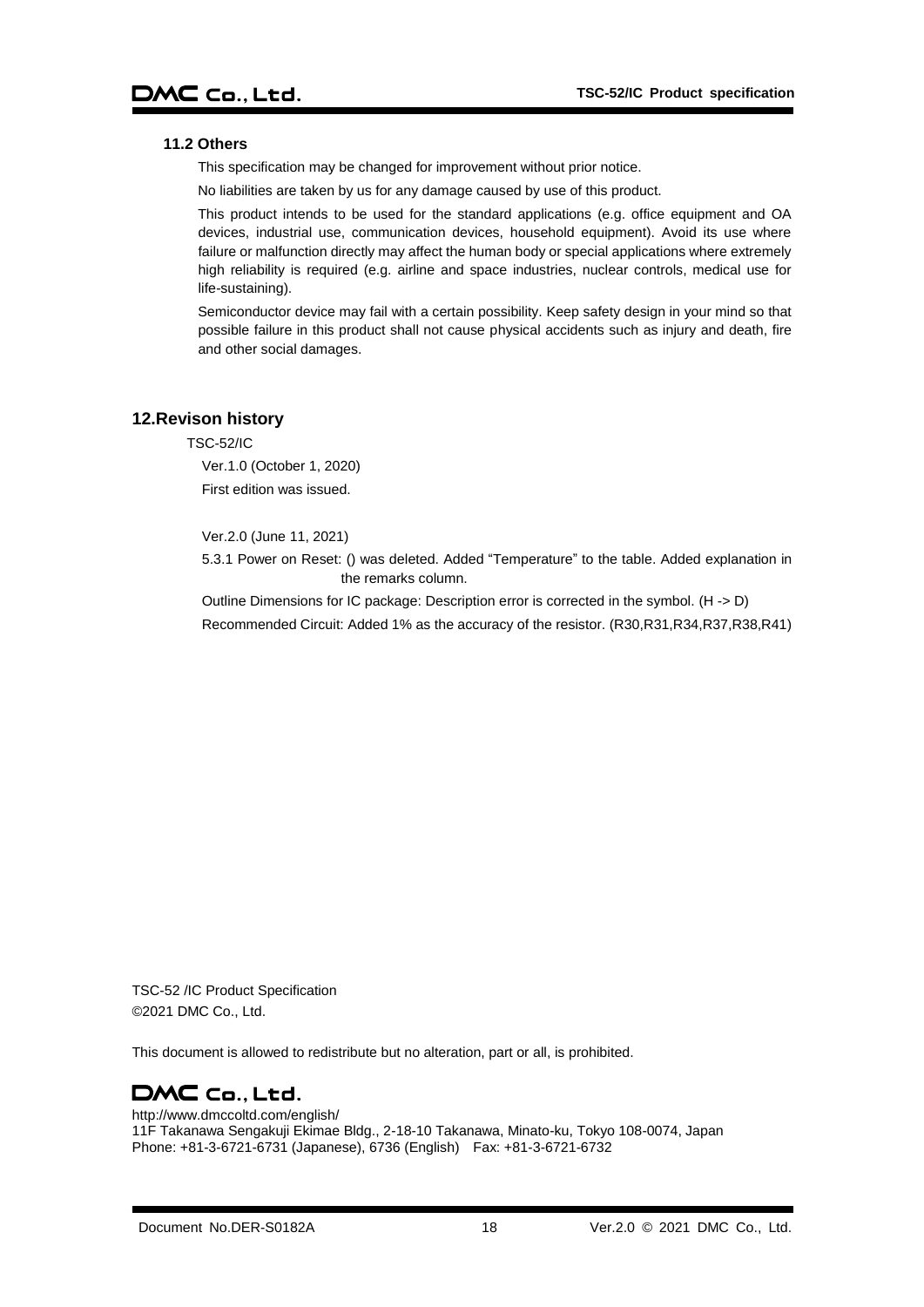